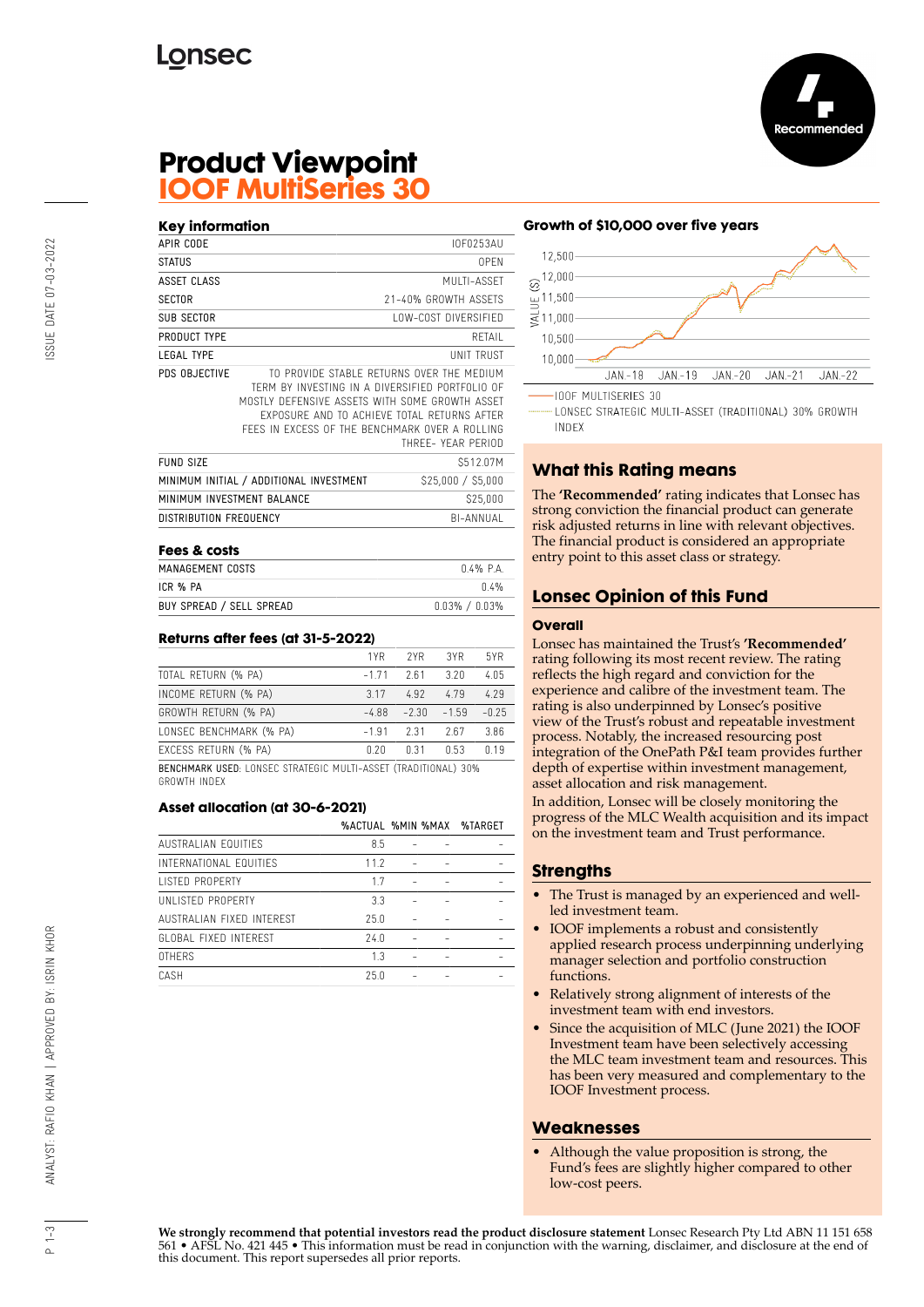# **Lonsec**

# **IOOF MultiSeries 30**

## **Product Risk Characteristics**

|                                     | <b>LOW</b> | <b>MODERATE</b> | <b>HIGH</b> |
|-------------------------------------|------------|-----------------|-------------|
| <b>BUSINESS SUSTAINABILITY RISK</b> |            |                 |             |
| CAPITAL VOLATILITY                  |            |                 |             |
| <b>CREDIT RISK</b>                  |            |                 |             |
| FORFIGN CURRENCY EXPOSURE           |            |                 |             |
| <b>I FVFRAGF RISK</b>               |            |                 |             |
| SECURITY CONCENTRATION RISK         |            |                 |             |
| SECURITY LIQUIDITY RISK             |            |                 |             |
| REDEMPTION RISK                     |            |                 |             |

Risk categories are based on Lonsec's qualitative opinion of the risks inherent in the financial product's asset class and the risks relative to other financial products in the relevant Lonsec sector universe.

## **ESG BIOmetric**

| L <sub>0</sub> W | <b>MODERATE</b> | <b>HIGH</b> |
|------------------|-----------------|-------------|
|                  |                 |             |

## **What is this Fund?**

The IOOF MultiSeries 30 ('the Trust') is a 30%/70% growth / defensive Multi-Manager Fund that has exposure to a broad range of asset classes (including equities, fixed interest, property and alternatives) and employs specialist investment managers to implement active, enhanced passive and passive strategies.

## **Using this Fund**

Lonsec notes that the Manager has produced a Target Market Determination (TMD) which forms part of the Responsible Entity's Design and Distribution Obligations for the Fund. Lonsec has collected the TMD that has been provided by the Manager and notes that this should be referred to for further details on the Target Market Summary, Description of Target Market and Review Triggers

## **Suggested Lonsec risk profile suitability**

SECURE DEFENSIVE CONSERVATIVE BALANCED GROWTH HIGH GROWTH

For guidance on appropriate asset allocations and risk profiles, refer to the latest Lonsec Strategic Asset Allocation Review and Risk Profile Definitions on our website.

## **Manager Profile**

Insignia Financial Ltd ('Insignia Financial') is a wealth management company offering products and services across; financial advice and distribution, portfolio and estate administration and investment management. Insignia Financial is listed on the Australian Stock Exchange (ASX code: IFL.) As at 31 December 2021, Insignia Financial had \$325.8bn in Funds Under Management and Administration.

## **Top 10 holdings (at 31-3-2022)**

| <b>NAME</b>                      | WEIGHT % |
|----------------------------------|----------|
| <b>BHP GROUP LIMITED</b>         | 0.8      |
| AUSTRALIA (COMMONWEALTH BANK OF) | 0.5      |
| MICROSOFT CORP                   | 0.4      |
| NATIONAL AUSTRALIA BANK LIMITED  | 0.4      |
| CSL LIMITED (AUD)                | 0.4      |
| TRANSURBAN GROUP                 | 0.3      |
| MACQUARIF GROUP LIMITED          | 0.3      |
| APPI F INC                       | 0.3      |
| AMAZON.COM. INC.                 | 0.3      |
| AUSTRALIA & NEW ZEALAND BKG GRP  | 0.2      |
|                                  |          |

SOURCE: FE FUNDINFO